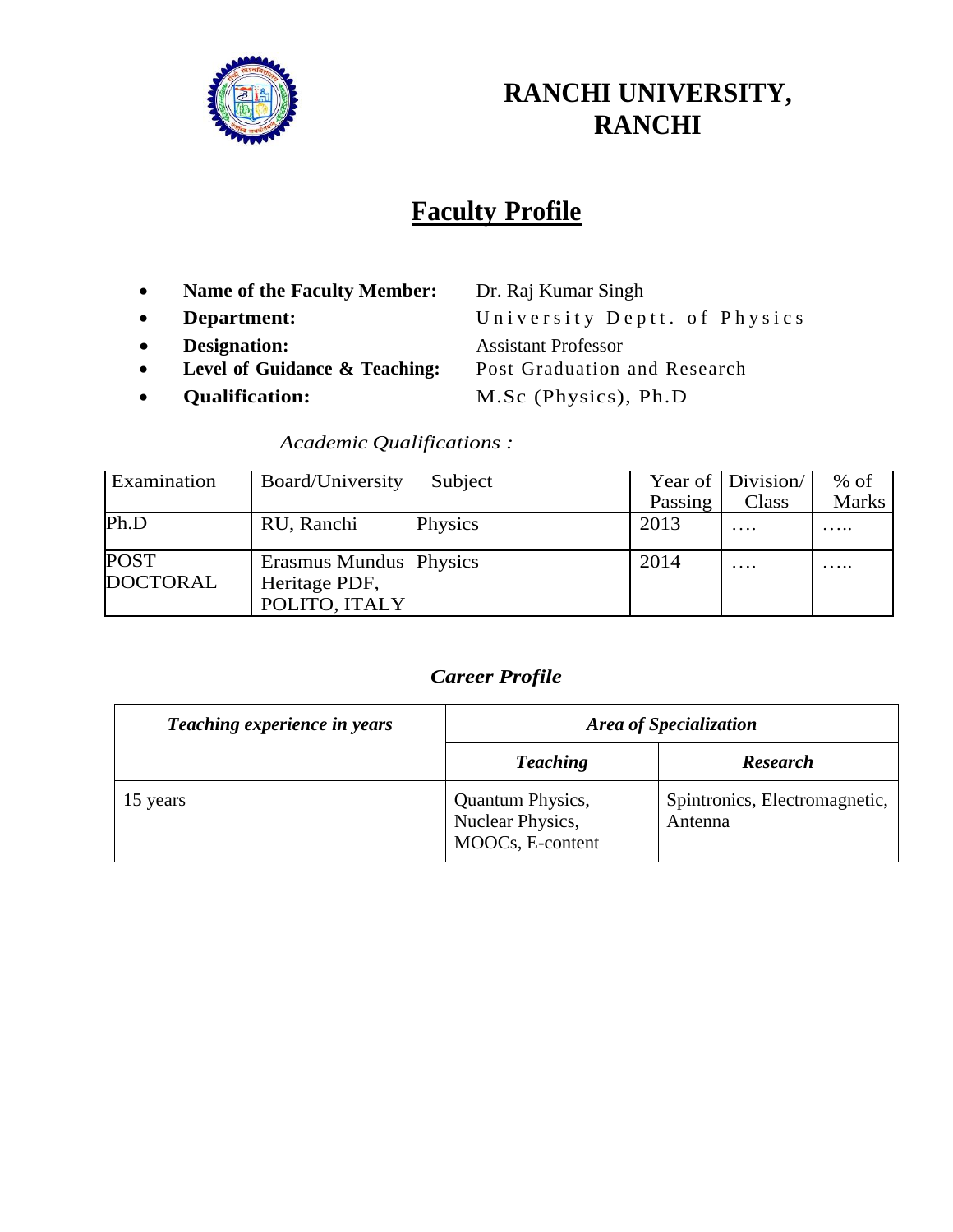| <b>Research Guidance :</b> M.Phil/Ph.D. /D.Sc. /D. Litt (May 2017 to till date): |  |
|----------------------------------------------------------------------------------|--|
|----------------------------------------------------------------------------------|--|

| Name of<br><b>Research Scholar</b> | Registration No.<br>& Date | Topic of research work                                               | <b>Present Status</b><br>(No. of Ph.D.<br>awarded<br>$\log$ ongoing) |
|------------------------------------|----------------------------|----------------------------------------------------------------------|----------------------------------------------------------------------|
| Narendra Kumar Ram                 | 2017                       | Study of memristive<br>system due to spin<br>polarization of current | Ongoing                                                              |
| Kali Krishna Giri                  | 2019                       | Study of wideband<br>antenna for wireless<br>communication           | Ongoing                                                              |

# *Books authored/Edited/Co-Author Chapter in Book (May 2017 to till date)*

| Name of Books            | Subject               | Sole or   | <b>ISBN</b>         | Date of     | Name of                 |
|--------------------------|-----------------------|-----------|---------------------|-------------|-------------------------|
|                          |                       | $Co-$     |                     | Publication | Publishers              |
|                          |                       | Author    |                     |             |                         |
| Concepts of              | Electromagnetic       | Co-Author | 9788194867 Jan 2021 |             | I. K. International     |
| Electromagnetic          | Theory                |           | 630                 |             | <b>Publishing House</b> |
| Theory                   |                       |           |                     |             | Pvt. Ltd.               |
| Method<br>of             | Moment Nanotechnology | Co-Author | $978 - 81 -$        | Sept. 2012  | I.D.                    |
| based study<br>of        |                       |           | 86845-85-2          |             | Publisher               |
| directivity<br>and       |                       |           |                     |             |                         |
| efficiency<br>of<br>nano |                       |           |                     |             |                         |
| antennas                 |                       |           |                     |             |                         |

## *Number of Research papers published in Journals/Periodical (May 2017 to till date)*

| Sr.<br>N <sub>o</sub> | Title with page Nos.                                                                                                        | <b>ISSN</b>                        | Name of Journal                                                          | Date of Publication      |
|-----------------------|-----------------------------------------------------------------------------------------------------------------------------|------------------------------------|--------------------------------------------------------------------------|--------------------------|
| 1.                    | <b>Multiband Antenna</b><br>Design for modern<br>wireless communication<br>system                                           | Multi-ISSN                         | <b>IEEE</b> Xplore<br>(WoS/Scopus Indexed)                               | 2022 (Accepted)          |
| 2.                    | Effect of symmetrical<br>shaped slot on patch<br>antenna design and<br>performance for 10GHz<br>5G application              | 2070-0237 (P)<br>$2070 - 0245$ (E) | Journal of Scientific<br>Research<br>(UGC CARE LIST<br>Group II)         | May<br>2022(Accepted)    |
| 3.                    | On spin polarization<br>current induced signature<br>property of memristive<br>system realizable from<br>domain wall growth | 1819-6608                          | ARPN Journal of Engg. And<br><b>Applied Sciences</b><br>(Scopus Indexed) | April 2022<br>(Accepted) |
| $\overline{4}$ .      | Inset feed semicircular slot<br>compact microstrip<br>antenna for 10 GHz<br>Mobile Application                              | 2367-3370(P)<br>2367-3389 (E)      | LNNS, Springer Nature<br>(Scopus Indexed)                                | April 2022<br>(Accepted) |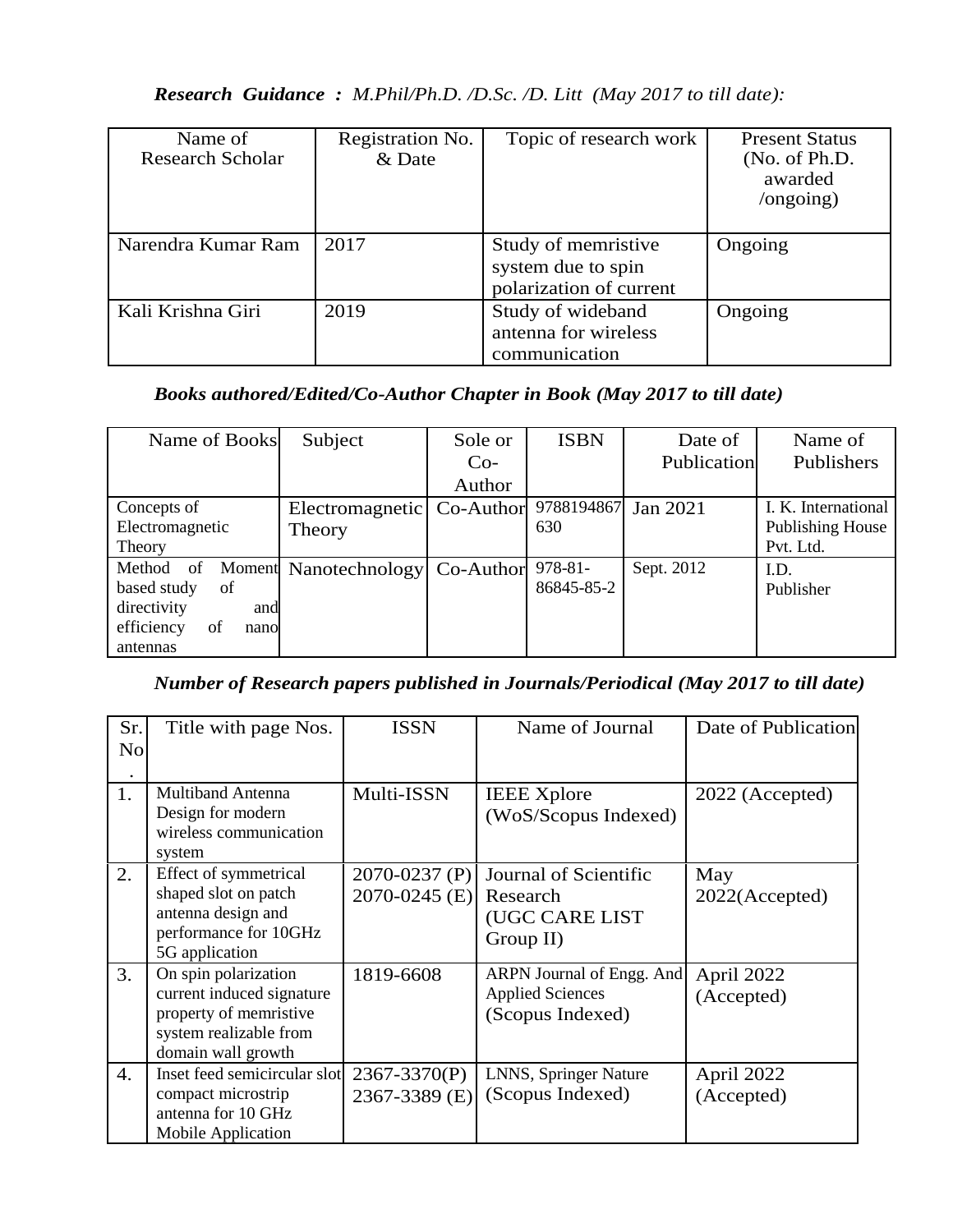| 5. | Frequency Reconfigurable<br>mm-wave antenna design<br>for 5G application                                      | 2249-0558 | International Journal of<br>Management, IT & Engg<br>(Scopus Indexed)        | April 2019       |
|----|---------------------------------------------------------------------------------------------------------------|-----------|------------------------------------------------------------------------------|------------------|
| 6. | Memristive Behaviour in<br><b>Magnetic Elements</b><br>Separated by Thin Non-<br><b>Magnetic Spacer Layer</b> | 2277-3878 | International Journal of<br>Recent Tech. & Engg<br>(Scopus Indexed)          | November 2019    |
| 7. | Design and Development<br>of Microstrip Patch<br>Antenna for Millimeter<br><b>Wave Application</b>            | 1876-1100 | LNEE, Springer Nature<br>(Scopus Indexed)                                    | <b>July 2018</b> |
| 8. | Analysis of<br>Reconfigurable<br>Polarization Antenna as an<br><b>EMI</b> Sensor                              | 2231-0843 | British J. of Applied<br>Science<br>& Technology<br>(Peer Reviewed Referred) | June 2017        |

### *No. of seminars/conferences/workshop attended/organized (May 2017 to till date):*

| Seminar/Conference                                                                                                                    | Date of<br>Participation | National/International |
|---------------------------------------------------------------------------------------------------------------------------------------|--------------------------|------------------------|
| An overview of compact band structures in solids<br>Innovations and Excellence in Physics Teaching and<br>Research                    | Oct 29-31, 2018          | National               |
| Analysis of memristive element restricted to low order<br>harmonics<br>Innovations and Excellence in Physics Teaching and<br>Research | Oct 29-31, 2018          | National               |
| An overview of design and development of microstrip<br>antenna<br>Innovations and Excellence in Physics Teaching and<br>Research      | Oct 29-31, 2018          | National               |
| Millimeter wave antenna design for 5G cellular<br>technology<br>Innovations and Excellence in Physics Teaching and<br>Research        | Oct 29-31, 2018          | National               |
| Radiation Hazards: From Cell to Cell<br>National seminar on "Green Chemistry & Green<br>Technology                                    | Feb 28-March 31,<br>2018 | National               |

## *No. of FIP/refresher courses/summer trainings attended/organised (May 2017 to till date):*

| Title                                                                               | Period         | Venue                                  |
|-------------------------------------------------------------------------------------|----------------|----------------------------------------|
| Refresher Course in Environmental Science and Dec 4-17, 2020<br>Disaster Management |                | UGC-HRDC, Ranchi University,<br>Ranchi |
| Refresher Course in Research Methodology                                            | Jan 7-27, 2019 | UGC-HRDC, Ranchi University,<br>Ranchi |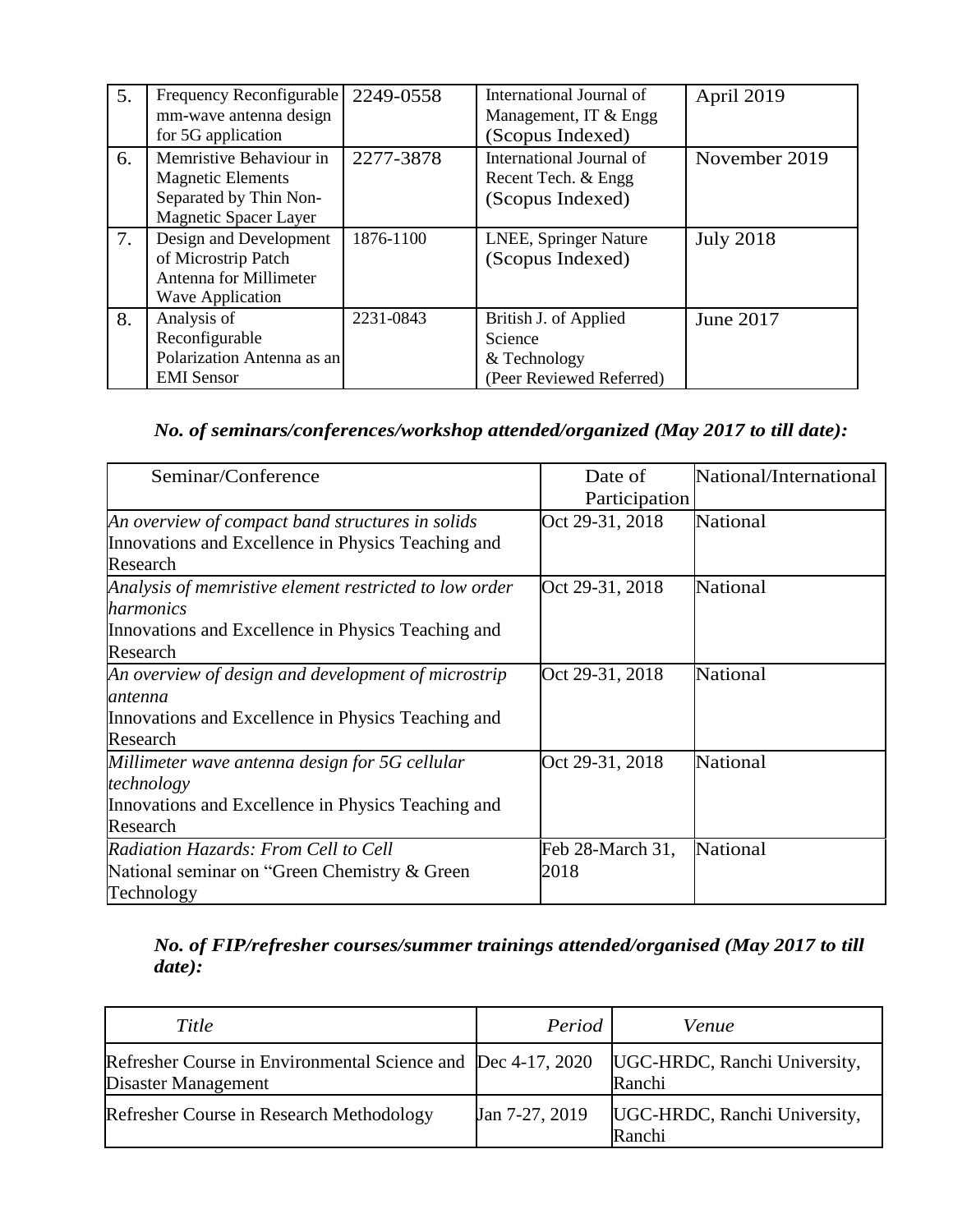| FDP to Design, Develop and Deliver<br><b>MOOC Courses</b>                                                 | Aug 5-10, 2019 National University of Educational<br>Planning and Administration<br>(NIEPA), New Delhi.   |
|-----------------------------------------------------------------------------------------------------------|-----------------------------------------------------------------------------------------------------------|
| Professional Development Programme on<br>Teaching, Learning with Technology using<br>Moodle MOOC Platform | July 10-12, 2017 National University of Educational<br>Planning and Administration<br>(NIEPA), New Delhi. |

*Any other academic, administrative and socially relevant contributions/consultancy and awards :*

#### **COURSE CO-ORDINATED/LECTURES DELIVERED**

- 1. Course Co-ordinator, UGC-HRDC, RU, Refresher Course in MOOCs Development and Delivery during 15.09.2021 to 28.09.2021
- 2. Course Co-ordinator, UGC-HRDC, RU, Refresher Course in Information Technology during 01.07.2021 to 20.01.2021
- 3. Course Co-ordinator, UGC-HRDC, RU, Short Term Course in E-content Development during 25.11.2020 to 1/12/2020
- 4. Course Co-ordinator, UGC-HRDC, RU, Short Term Course in MOOCs Development and Delivery during 25.08.2020 to 31.08.2020
- 5. Course Co-ordinator, UGC-HRDC, RU, Refresher Course in Information Technology during 12.11.2019 to 25.11.2019
- 6. Course Co-ordinator, UGC-HRDC, RU, Refresher Course in Information Technology during 09.01.2018 to 29.01.2018
- 7. Organizing Secretary, *National Symposium on Innovations and Excellence in Physics Teaching and Research*, October 29-31, 2018, Organized by University Department of Physics, RU in collaboration with Indian Association of Physics Teachers (IAPT).
- 8. Course Co-ordinator, Refresher Course in ICT, organized by UGC-HRDC, RU, Ranchi, during Jan 9-29, 2018.

#### **INVITED LECTURES DELIVERED/RESOURCE PERSON**

- 1. GURU DAKSHTA 8th Faculty Induction Programme organized by UGC-HRDC, RU, Ranchi during 04.01.2022 to 27.01.2022
- 2. Refresher Course in MOOCs Development and Delivery Organized by UGC-HRDC, RU, Ranchi during 15.09.2021 to 28.09.2021 on 25.09.2021 and 27.09.2021.
- 3. Refresher Course in Commerce & Management organized by UGC-HRDC, RU, Ranchi during 05.09.2021 to 18.09.2021 on 10.09.2021.
- 4. Refresher Course in Research Methodology and Statistical Analysis organized by UGC-HRDC, RU, Ranchi during 05.08.2021 to 18.08.2021, on 14.08.2021
- 5. GURU DAKSHTA 7<sup>th</sup> Faculty Induction Programme organized by UGC-HRDC, RU, Ranchi during 03.12.2021 to 30.12.2021, on 17.12.2021
- 6. GURU DAKSHTA 3rd Faculty Induction Programme organized by UGC-HRDC, RU, Ranchi during 01.02.2021 to 28.02.2021, on 10.02.2021 and 27.02.2021
- 7. GURU DAKSHTA 2nd Faculty Induction Programme organized by UGC-HRDC, RU, Ranchi during 04.01.2021 to 31.01.2021, on 05.01.2021 and 06.01.2021
- 8. Refresher Course in MOOCs Development and Delivery Organized by UGC-HRDC, RU, Ranchi during 25.08.2020 to 31.08.2020 on 30.08.2020.